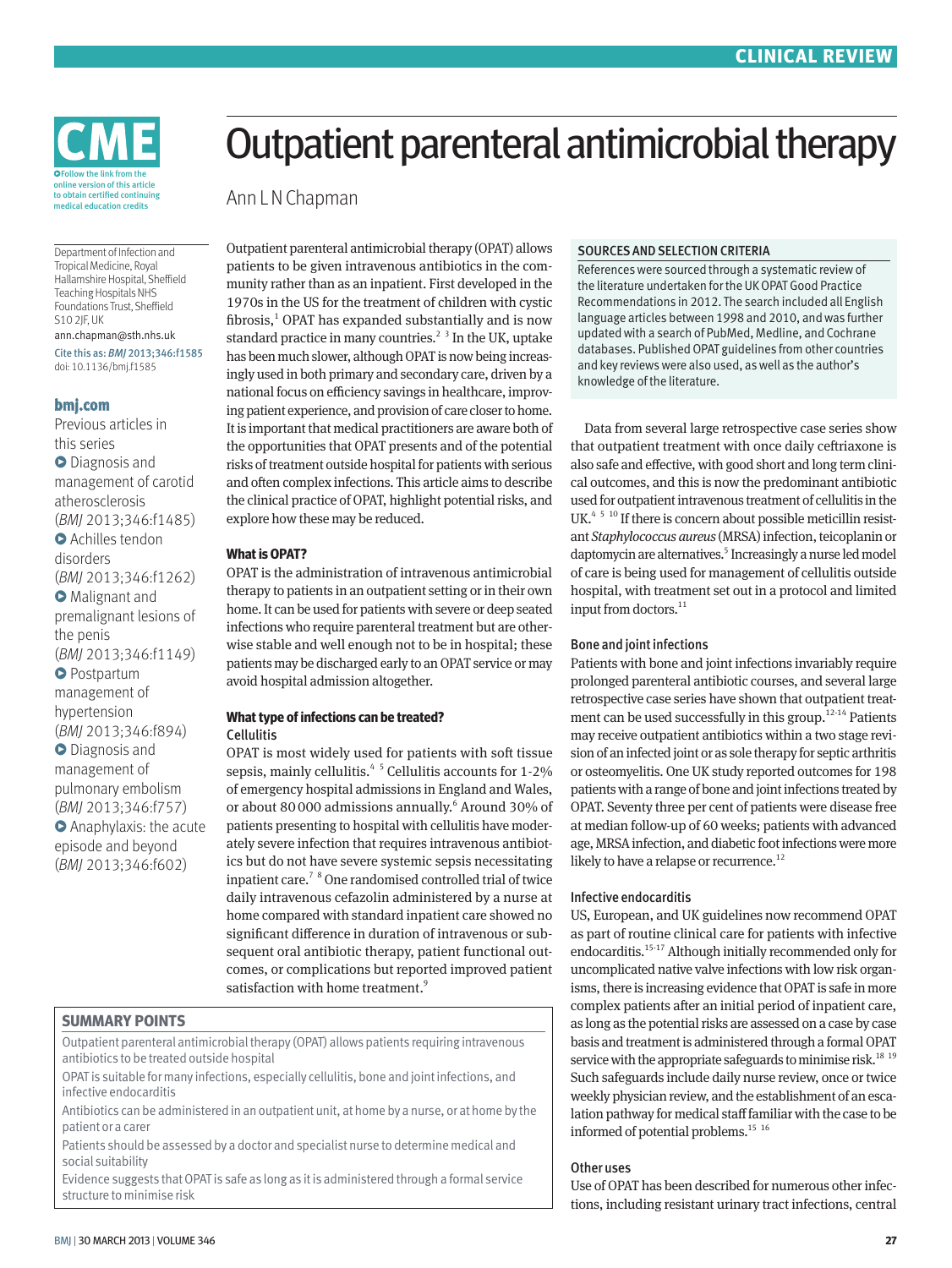nervous system infections, and low risk neutropenic sepsis.<sup>20-22</sup> The availability of long acting antibiotics such as ceftriaxone, teicoplanin, and daptomycin and the diversity of models for delivering OPAT allows most stable patients requiring intravenous antimicrobials to be considered for outpatient treatment. However, there are some situations where it is less useful—for example, patients with pneumonia are best managed either with outpatient oral therapy for mild infection or intravenous antibiotics in hospital for more severe cases.<sup>23</sup>

#### **Which patients are suitable?**

Patients referred for outpatient treatment need to be clinically stable, both in terms of their general condition and their infection. Thus they should have stable vital signs and be at low risk of their infection progressing or developing serious complications.2 <sup>3</sup> 24 Patients with a diagnosis of cellulitis, for example, need to be assessed by a healthcare practitioner competent to exclude other more serious conditions that could potentially be confused with cellulitis, such as septic arthritis or necrotising fasciitis. Patients with endocarditis are more likely to develop potentially life threatening complications in the first two weeks of therapy, and outpatient administration is therefore not recommended until after this period.16 Determination of suitability will generally require a medical review, unless a protocol is in place for assessment by another trained healthcare practitioner.<sup>11</sup>

Other health and social issues also need to be explored. OPAT requires the patient to engage actively and reliably with therapy, and thus patients with substance misuse or serious mental health problems may not be suitable. In addition, there must be no other barrier to discharge from hospital. For example, although diabetic foot infections may be suitable for OPAT, many patients will require other care that has to be provided in hospital, including adjustment of diabetic control, vascular assessment, and surgical inter‑ vention.<sup>25</sup> Finally, home based care must be suitable from a social perspective—for example, an acceptable home environment, access to a telephone, adequate transport, and support from family or carers, In general the OPAT nurse, in collaboration with other professional teams, is best placed to assess these additional factors, and current OPAT guidelines recommend that patients should be assessed by both a doctor and nurse before being accepted for outpatient administration.<sup>2</sup><sup>3</sup><sup>24</sup>

#### **How is OPAT delivered?**

Three service models can be used to deliver OPAT, all of which have been shown to be effective: an ambulatory care centre, a nurse attending the patient's home, or self administration. The approach used varies among countries—for example, infusion centres have been the dominant model in the US whereas services in Australia tend to follow the "hospital in the home" visiting nurse model. However, it is becoming increasingly common for individual OPAT services to offer all three models, allowing treatment to be tailored to each patient's circumstances.<sup>2</sup> Most OPAT services described in the literature are based in acute hospitals, predominantly in specialist infectious diseases units.<sup>4 5 13</sup> <sup>18</sup> Services may also be established by other inpatient specialist teams or in frontline emergency or acute medicine units<sup>9</sup>: in the UK, the Society of Acute Medicine has recently established a working group to promote the development of OPAT in this setting.

In the ambulatory care centre model, the patient attends a healthcare facility daily, or as required, with antibiotics administered by a healthcare practitioner. Treatment in the patient's home may be administered by community nurses, outreach nurses from the acute hospital, or nurses provided through a private healthcare company. In the third model patients (or carers) are taught to administer therapy; this has the advantages of engaging patients in their care, allowing more flexibility of dose frequency and timing, and reducing staffing costs. Despite theoretical concerns about line infections, two large retrospective studies have shown that self administration is as safe as administration by a healthcare worker in the community.  $^{\rm 14}$   $^{\rm 26}$ 

The model of OPAT used largely determines the type of intravenous access. Options include temporary "butterfly" needles that are inserted and removed for each dose, short term peripheral cannulas, or, for longer antibiotic courses, peripherally inserted central cannulas or tunnelled central lines. Bolus injections or infusions may be used, depending on the choice of antimicrobial agent(s). Infusions allow higher doses to be administered but require additional administration time and training.<sup>27</sup> Novel delivery devices allow patients greater freedom to continue normal daily activities. For example, portable elastomeric infusion devices can be carried in the patient's pocket or a carrying pouch and deliver continuous infusions over 24 hours.<sup>3</sup>

#### **What are the benefits?**

The clinical effectiveness of OPAT has been established for a wide range of infections through numerous retrospec‑ tive case series, as outlined above. However, there have been few randomised controlled trials comparing OPAT with inpatient care. Furthermore, there are no published data on clinical efficacy of OPAT services based entirely in a community setting, although there are descriptions of collaborative services across primary and secondary care sectors.<sup>9</sup>

OPAT has been shown to be cost effective in many healthcare contexts. One retrospective study from a UK service compared the actual costs of OPAT over two years with the theoretical costs of inpatient care for the same patient cohort and found that OPAT cost 47% of equivalent inpatient national average costs.<sup>4</sup> However, in reality there is a wide range of funding arrangements for OPAT in operation across the UK, and in some instances OPAT may offer little cost advantage to commissioners over inpatient care. A national tariff for OPAT would allow consistency and equity and support wider use.

In addition to reducing direct costs, OPAT frees inpatient capacity, which can then be used either to admit further patients or as part of a planned reduction in bed capacity. More detailed modelling of these downstream benefits has not been undertaken but might provide added evidence of OPAT's cost effectiveness.

Finally, there is increasing evidence that OPAT is associated with a very low rate of healthcare associated infection. Despite theoretical concerns about the use of broad spectrum agents such as ceftriaxone, the risk of *Clostridium difficile* infection seems to be low: a meta-analysis of three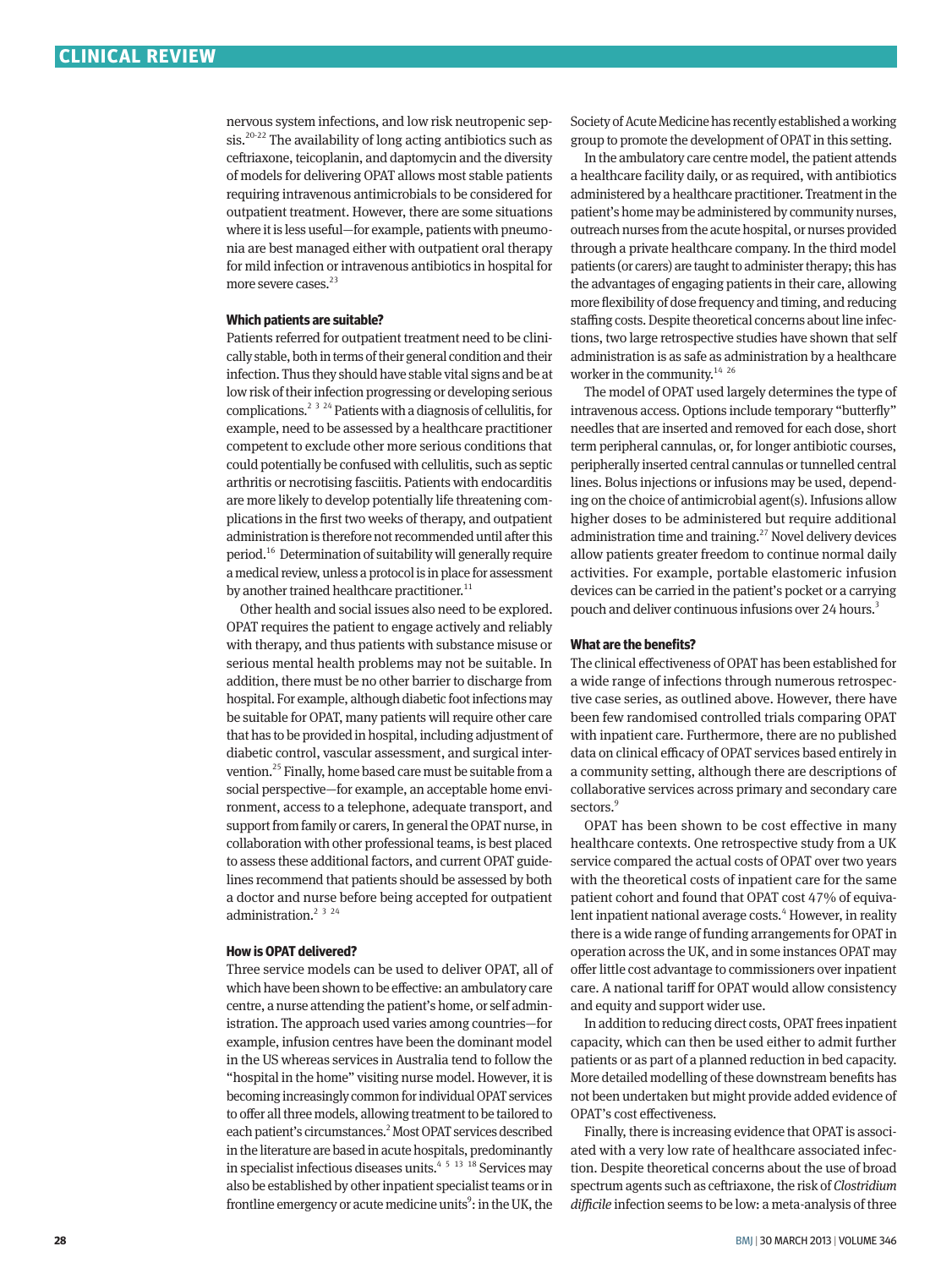large UK OPAT cohorts found the rate of *C difficile* infection to be  $0.1\%$ ,<sup>10</sup> although there are no published prospective data.

#### **What are the risks?**

Despite these benefits, OPAT is associated with increased clinical risk compared with inpatient care because of the reduced level of supervision. At least 25% of patients having OPAT experience an adverse reaction of some type, ranging from mild antibiotic associated diarrhoea to severe line infections.<sup>24</sup> The treatment pathway—from patient selection, determination of the therapeutic regimen and intravenous access device to communication with other teams and ongoing monitoring during therapy—provides numerous opportunities for error.<sup>28</sup> In addition, as OPAT is used increasingly for more complex infections in patients with serious comorbidities, the likelihood of adverse events unrelated to the infection increases. A retrospective survey of US physicians involved in OPAT found that 68% had seen at least one major adverse event in their patients in the preceding year,<sup>29</sup> highlighting the importance of a formal governance structure. The adverse events included unexpected death, line related bacteraemia, air embolism, drug hypersensitivity, and drug induced blood dyscrasia.

About 10% of patients will require readmission, with higher rates for patients with more complex infections.<sup>4 5 14 18 19</sup> In addition, many patients require further unplanned input during therapy: one study found that 12% of OPAT patients needed urgent advice or an unscheduled home visit.<sup>30</sup> Thus it is essential that the service has an established system for 24 hour access to clinical support and a formal (re)admission pathway to secondary care.

One further potential risk is overuse of intravenous antimicrobial therapy as an alternative to oral agents purely because an OPAT service exists. Similarly, there is also a risk that a broad spectrum once daily parenteral antimicrobial agent could be chosen in preference to a potentially more efficacious agent requiring multiple daily doses for reasons of convenience alone. OPAT should therefore operate within the context of an antibiotic stewardship programme, and it is essential that a microbiologist or infectious diseases physician is involved in both the initial design of antibiotic protocols and ongoing patient care. Several studies have found that assessment of referred patients by an infection specialist results in reduced use of intravenous therapy, improved clinical care, and substantial cost savings. $31-33$ 

#### **How can the risks be reduced?**

It is clear that OPAT delivered through a formal service structure is safer than when delivered through ad hoc arrangements. Several bodies have published recommendations on delivery of OPAT<sup>2 3 34</sup> and the aim of these is to ensure that the risks associated with OPAT are minimised. In the UK a consensus statement on the use of OPAT was recently published as a joint initiative between the British Society for Antimicrobial Chemotherapy and the British Infection Association.24 It covers service structure, patient selection criteria, antimicrobial selection and delivery, frequency and type of clinical and blood test monitoring, monitoring of outcomes, and clinical governance.

#### ADDITIONAL EDUCATION RESOURCES

E-OPAT (http://e-opat.com)—an online resource for setting up OPAT services from the British Society for Antimicrobial Chemotherapy

It recommends the core OPAT team should comprise, as a minimum, an OPAT specialist nurse, doctor, infection specialist (either an infectious diseases physician or a microbiologist), and a pharmacist. A doctor with suitable training and experience (who may also be the infection specialist, when he or she delivers hands-on clinical care) should take responsibility for management decisions for each patient, in collaboration with the team. Although patients on prolonged courses of antimicrobials can be reviewed weekly, or less frequently if stable, those receiving treatment for cellulitis should be reviewed daily to allow switching from intravenous to oral therapy as soon as clinically appropriate.

#### **What is the future of OPAT in the UK?**

OPAT offers a rare opportunity not only to improve patient choice while maintaining service quality but also to reduce healthcare costs and improve service efficiency. Use of OPAT is likely to continue to expand in the UK, as in many other countries, driven by enthusiasm for increasing care delivery in the community as well as by cost pressures and patient choice. OPAT was recently cited as one of five antimicrobial prescribing decision options in Department of Health guidance on antibiotic stewardship.<sup>35</sup> Services will continue to be developed both in primary and secondary care, and it is likely that integrated services across sectors will be established in order to combine primary care's capacity and expertise in home treatment with the specialist knowledge and back-up of secondary care.

Competing interests:The author co-chaired the development of the 2012 UK OPAT good practice recommendations.

Provenance and peer review: Not commissioned; externally peer reviewed.

- 1 Rucker RW, Harrison GM. Outpatient intravenous medications in the management of cystic fibrosis. *Pediatrics* 1974;54:358-60.
- 2 Tice AD, Rehm SJ, Dalovisio JR, Bradley JS, Martinelli LP, Graham DR, et al. Practice guidelines for outpatient parenteral antibiotic therapy. IDSA guidelines. *Clin Infect Dis* 2004;38:1651-72.
- 3 Howden BP, Grayson ML. Hospital-in-the-home treatment of infectious diseases. *Med J Aust* 2002;176:440-5.
- 4 Chapman ALN, Dixon S, Andrews D, Lillie PJ, Bazaz R, Patchett JD. Clinical efficacy and cost effectiveness of outpatient parenteral antibiotic therapy (OPAT): a UK perspective. *J Antimicrob Chemother* 2009;64:1316-24.
- 5 Barr DA, Semple L, Seaton RA. Outpatient parenteral antimicrobial therapy (OPAT) in a teaching hospital-based practice: a retrospective cohort study describing experience and evolution over 10 years. *Int J Antimicrob Agents* 2012;39:407-13.
- 6 Phoenix G, Das S, Joshi M. Diagnosis and management of cellulitis. *BMJ* 2012;345:e4955.
- 7 CREST (Clinical Resource Efficiency Support Team). Guidelines on the management of cellulitis in adults. 2005. www.acutemed.co.uk/docs/ Cellulitis%20guidelines,%20CREST,%2005.pdf.
- 8 Marwick C, Broomhall J, McCowan C, Phillips G, Gonzalez-McQuire S, Akhras K, et al. Severity assessment of skin and soft tissue infections: cohort study of management and outcomes for hospitalised patients. *J Antimicrob Chemother* 2011;66:387-97.
- 9 Corwin P, Toop L, McGeoch G, Than M, Wynn-Thomas S, Wells JE, et al. Randomised controlled trial of intravenous antibiotic treatment for cellulitis at home compared to hospital. *BMJ* 2005;330:129-32.
- 10 Duncan CJA, Barr DA, Seaton RA. Outpatient parenteral antimicrobial therapy with ceftriaxone, a review. *Int J Clin Pharm* 2012;34:410-7.
- 11 Seaton RA, Bell E, Gourlay Y, Semple L. Nurse-led management of uncomplicated cellulitis in the community: evaluation of a protocol incorporating intravenous ceftriaxone. *J Antimicrob Chemother* 2005;55:764-7.